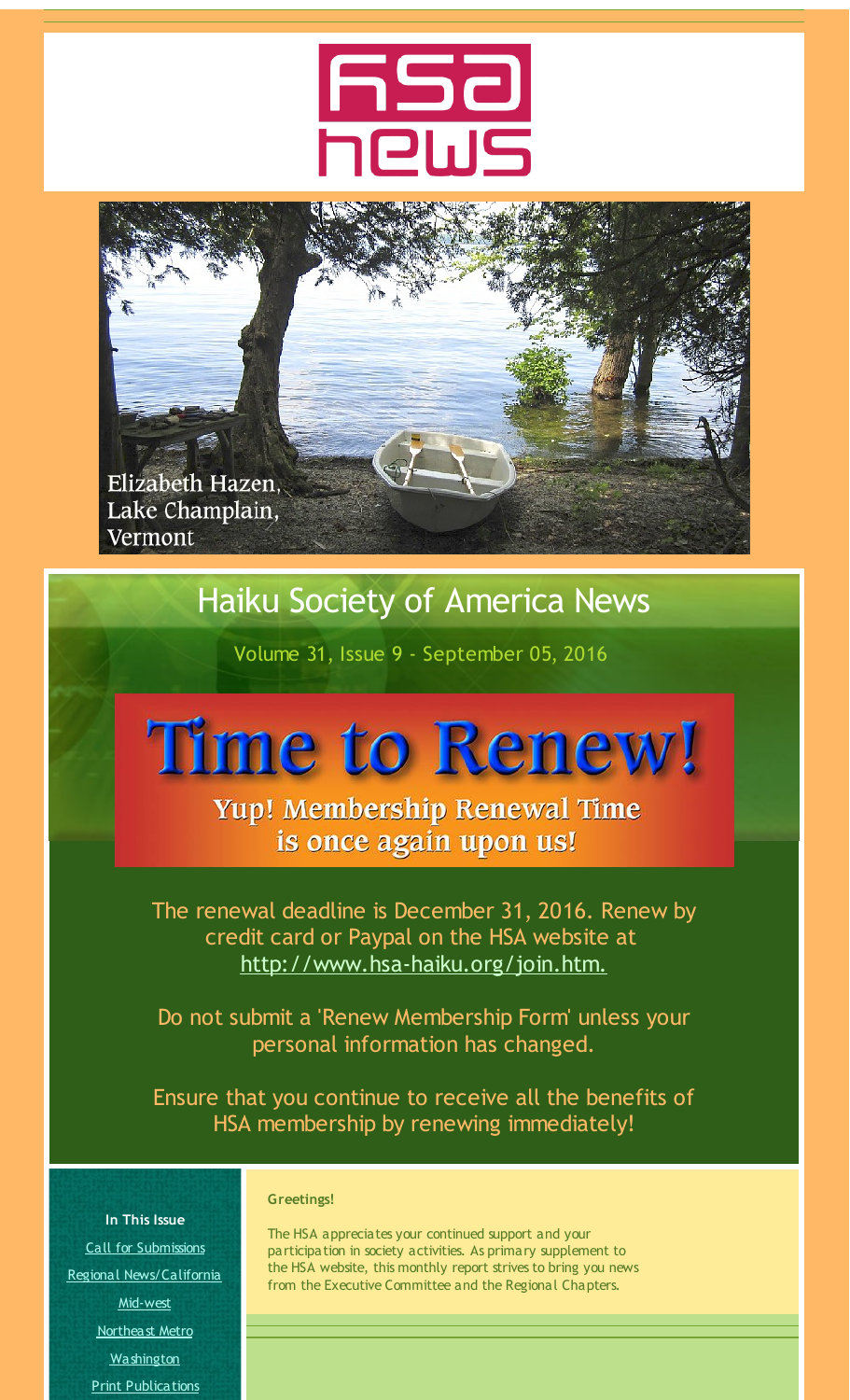

Membership includes a year's subscription to the society's journal, Frogpond (three issues yearly). In addition, members receive HSA NEWS on the fifth of each month, the annual information sheet and an annual address/email list of HSA members.



news, poems, discussions! See photos from some recent gatherings of the poetic kind.



Follow us on Twitter: Twitter@hsa\_haiku

#### **[.haiku](http://r20.rs6.net/tn.jsp?f=001nDE0FK3pM61_z5RKZtKwAFPTDH79Z1HlA53AyfGBACCJcmGpFcZst-MdxSZBkRd4YYOyeL3FAgIAHx6wSChBuAOmZDlM3dIplIeNiTheCrC5KCAw4-vNEeFDla45dbPgCT28WA80BAowk0Fbgt0JJCWBGp1a1BXQz7NLNX2QRr8BQ34kF2uQiKlIwbnmSd0N&c=&ch=)**

Check out the ".haiku" column at the HSA webpage, please. Gene Myers shares tools and tips available to haiku poets.

View our web sampler and excerpts from previous issues of *[Frogpond](http://r20.rs6.net/tn.jsp?f=001nDE0FK3pM61_z5RKZtKwAFPTDH79Z1HlA53AyfGBACCJcmGpFcZst5eNt7dXXSFhkyLLu_cJUbMOjn1WCJIrIay4HAiK20wmsNYorPL-nXLM5FYhOJqYHCYOyR1IGsCOMyd4kS1edGi9T-hcyhU3OlNJQxiH_oMCQEEbgyvpMe8MzpFWFXBNqIV32pkctKaoMo_eXOeI_XxVxD2rzxfHDw==&c=&ch=)*.

#### **Dear Members,**

President

From the

In August, I attended HSA's second national meeting, held in Portland, Oregon. It was one of the best HSA meetings I've attended, and I scribbled many haiku during presentations and



readings. After a kickoff dinner on Friday, August 12 at a local brew pub, Johnny Baranski read a haibun about Portland. I learned a new word and tried to use it in my haiku to share.

liquid sunshine... the grave she built for a goldfish

Many of Basho's haiku ('hokku' in renga), were 'greetings' to the places he visited or 'appreciations' of his host. Mine may not be cheerful enough to be  $\square$  (aisatsu-ku - 'greeting haiku'), but this was the best I could do on the spot.

On Saturday, August 13, Michael Dylan Welch made a presentation on 'Forest Bathing.' This idea of relaxing and reducing stress by spending time in the forest started in Japan in the 1980s. It is believed that breathing in phytoncides in a wood will help boost health. When Michael started reading a passage from *Snow Falling On Cedars*, a novel by David Guterson, my mind traveled to Yaku Island, in southern Japan. It is famous for cedars and has been placed on the World Heritage List. Ancient Japanese believed that cedars older than 1,000 years had magical spiritual power.

gods' birth place I share the air with ancient cedars

Then I wandered in my mind to the land of myth - in the era of Kojiki (Record of Ancient Matters). Once upon a time, there was a prince named Susanoo. He was expelled from the land of the gods and sent down to a village on Earth. The village chief had eight daughters, but a monster with eight heads came to his village and began to eat his daughters, one by one. The chief asked Prince Susanoo to save his youngest. The prince ordered eight jugs of sake and placed them close to each of the monster's heads. After finishing all of the jugs, the monster fell asleep and the prince managed to kill it.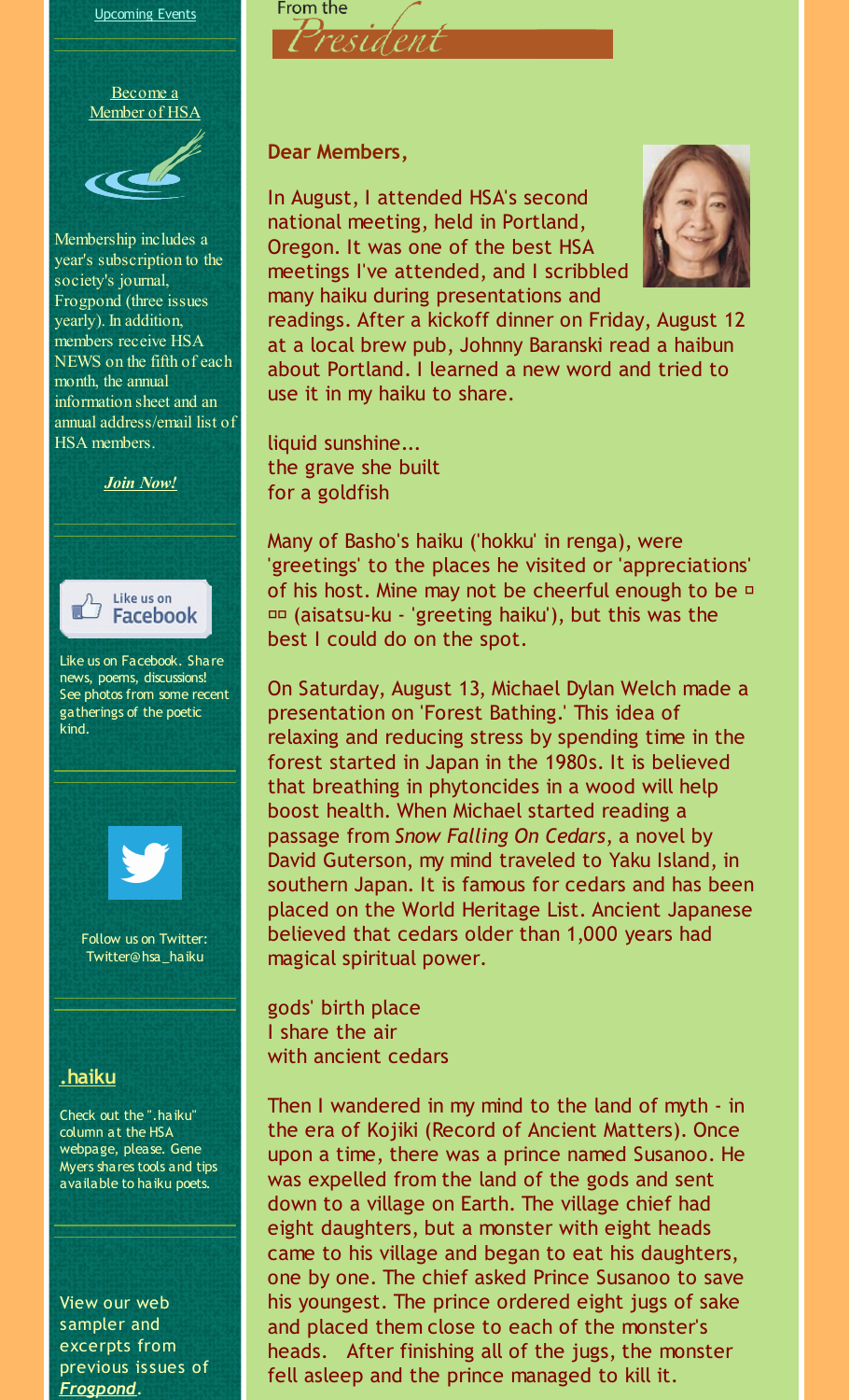forest bathing a snake becomes a nine-headed dragon

The above haiku does not quite fit with the 'forest bathing' theme. But 'snake' is a summer kigo and, it was a hot summer day. Also, your president prefers alcohol to breathing fresh air in the forest. She might have been dreaming of the cold local beer she consumed at the pub the day before. In any case, she enjoyed the readings, presentations, workshops, and performances coordinated by Shelley Baker-Gard and other organizers. She had a great time with participants from Georgia, California, Vancouver, British Columbia, Seattle, and local Oregon haiku poets. Let me share the photo taken outside the Japanese restaurant.



**Fay Aoyagi** HSA President [fay.hsa.president@gmail.com](mailto:fay.hsa.president@gmail.com)

#### **HSA News**

# **Members' Anthology 2016**

David Grayson (editor) has sent acceptances to all members who submitted. Anyone who has not received an acceptance should contact David directly at: 2016.hsa.anthology@gmail.com.

He expects to receive the 2016 HSA Members' Anthology from the printer at the end of October (based on the editing and design schedule). Mailouts to members should be begin in early November.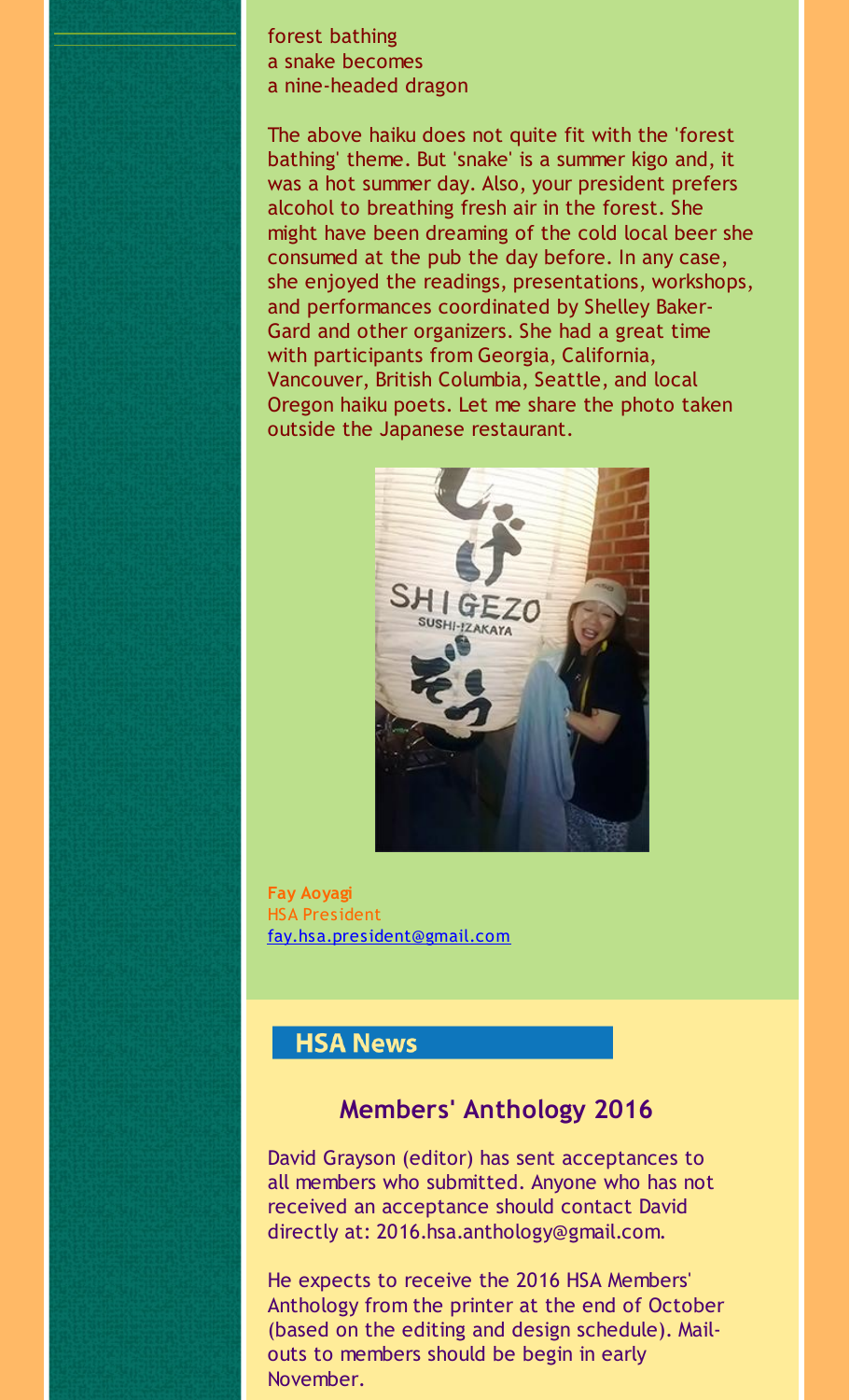# **Call for Submissions**

#### **Write Like Issa**

David Lanoue is soliciting haiku for a new book that book will be based on a workshop given eight times over the past few years. If you attended any of these workshops, he would be especially interested in your Issa-inspired submissions. If, however, you didn't attend a workshop, but have haiku written under Issa's creative influence, please do submit them.

**Deadline:** December 31, 2016 Submit 1-10 haiku by email to: David G. Lanoue [david1gerard@hotmail.com](mailto:david1gerard@hotmail.com)

**Payment** (if your haiku is chosen): a copy of the book

Previously published are acceptable; please provide the publication history.

#### **Write Like Issa workshop history:**

1. Chapel Hill NC. May 2014. North Carolina Haiku Society.

2. New York NY. September 2014. HSA.

3. Hot Springs AK. November 2014. HSA-South Region.

4. Reno NV. November 2014. Reno Buddhist Church.

5. Washington DC. December 2014. HSA.

6. Santa Rosa CA. July 2015. HSA.

7. Asilomar CA. November 2015. Yuki Teikei Haiku Society.

8. Pasadena CA. August 2016. Southern California Haiku Study Group.

submitted by David Lanoue

### **The Living Senryu Anthology Project**

The Living Senryu Anthology project launches today! It is the close cousin of *The Living Haiku Anthology,* started and run by Don Baird and

Hansha Teki. They have elected to put senryu at the same level and catalog and promote some of the finest poets of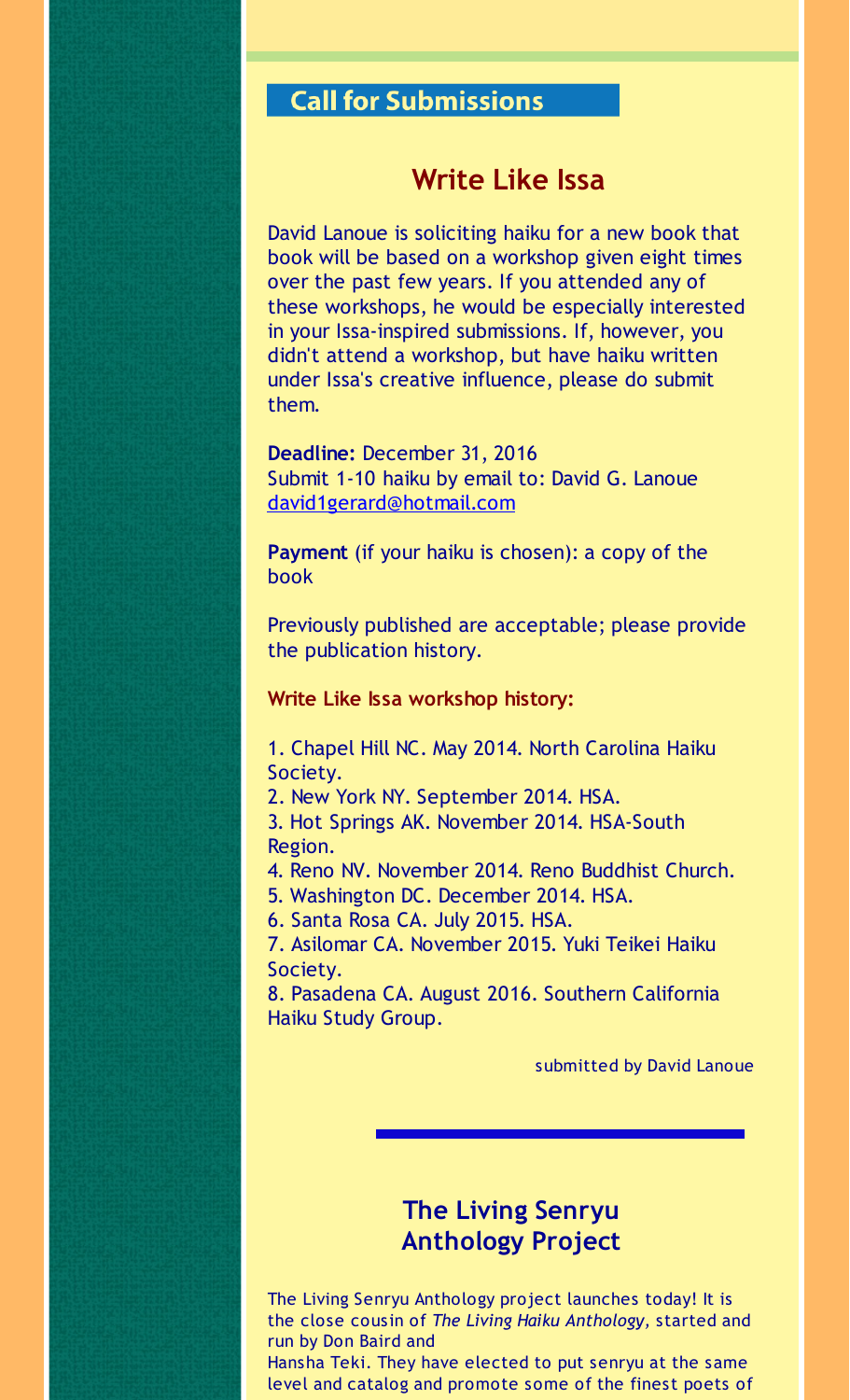the form, so this project sets out to attract the best senryu poets writing in English to this new site.

A team of editors have been assembled, and the processes set in place to handle your submissions for inclusion into the site. Take a look at the submissions guidelines, and meet the editors who will be reviewing submissions.

Why should you submit? Your work will remain on the Internet in perpetuity. It will get picked up by Search Engines, and the audience for your work will increase many fold. You also will help familiarize others with the power and range of the senryu form! You win as a poet, and the senryu form will be better understood in the bargain.

#### **WE ARE READY TO ACCEPT YOUR SUBMISSIONS TODAY!**

submitted by Julie Warther Mid-West Region

#### **Regional News**

#### **California Deborah Kolodji**

# **Haiku Poets of Northern California**



HPNC held its third quarterly meeting of the year on July 17, 2016 at Fort Mason in San Francisco. The following people were present: Susan Antolin, Betty Arnold, Richard Bruns, Eleanor Carolan, Cherie Hunter Day, Bruce Feingold, Carolyn Fitz, Gary Gach, Garry Gay, Carolyn Hall, Patricia Machmiller, Beverly Acuff Momoi, Renée Owen, Cheryl Pfeil von der Heyde, Sharon Pretti, Joseph Robello, Judith Schallberger, Michael Sheffield, Michèle Turchi and Alison Woolpert.

HPNC president Garry Gay began the meeting with a round of introductions and poems. He then noted that our scheduled featured reader, Fay Aoyagi, would not be able to attend due to a plumbing emergency at home. He also shared several other announcements and invited others to share haiku news. Garry reminded everyone of the upcoming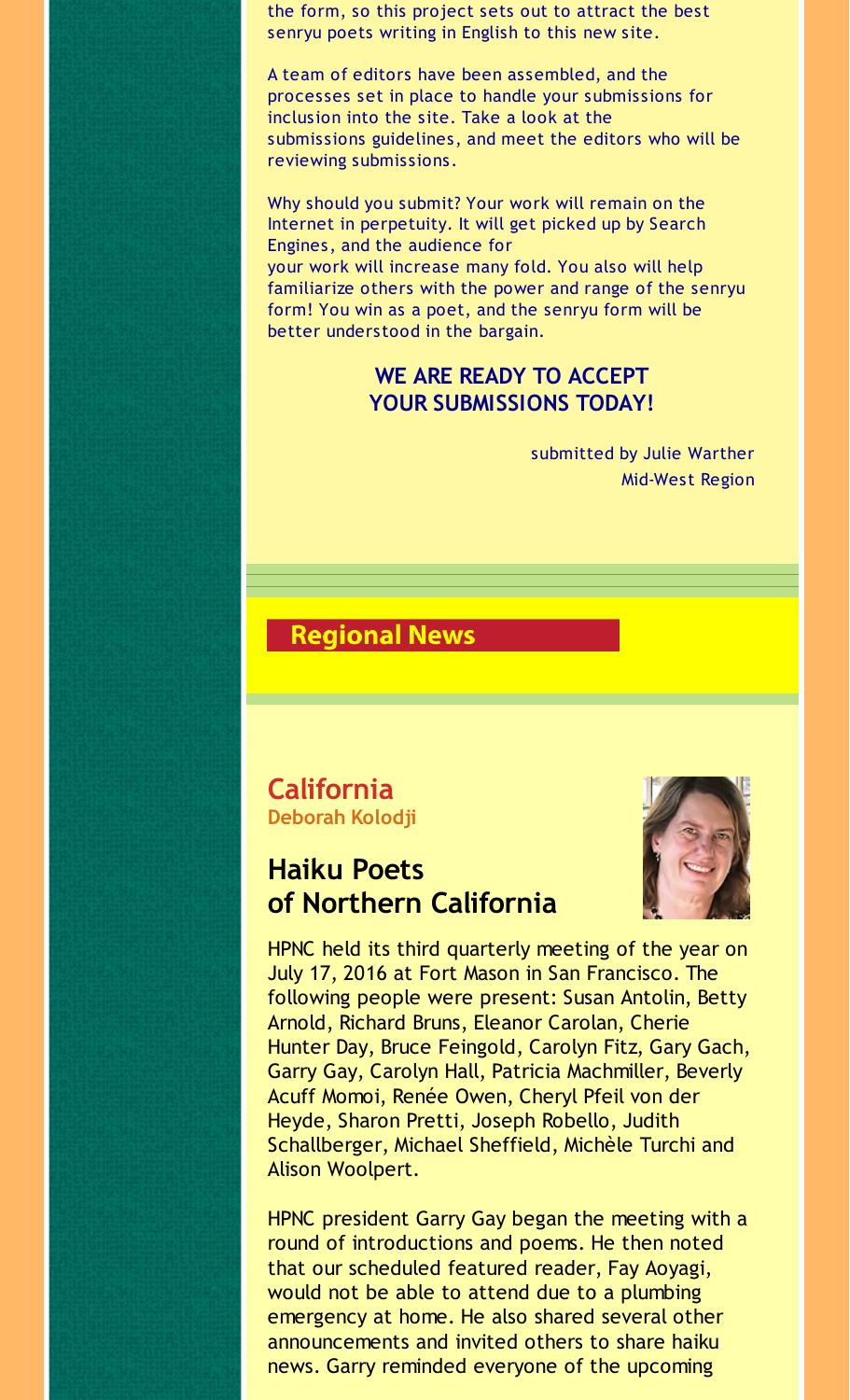Two Autumns reading (see details below) as well as of the fall meeting on October 16 that will feature a reading by southern California haiku poet Deborah P Kolodji and a presentation by Beverly Acuff Momoi on the Vertical Axis in Haibun.

Cherie Hunter Day announced that there is a new email and mailing address for Mariposa submissions (see details on the back of this newsletter). Carolyn Hall mentioned that Sandra Simpson, a well-known haiku poet from New Zealand, visited the week before the summer meeting and that a group of HPNC members had gathered at Carolyn's home in Santa Rosa on Sunday and at Carolyn's San Francisco home and then a nearby restaurant on Monday. Everyone had a great time getting to know Sandra and socializing with each other as well. Richard Bruns took photographs and wrote up his impressions of the gatherings and shared them by email with those who attended.

**In other news, Sharon Pretti received an honorable mention in the Robert Speiss Memorial 2016 Haiku Awards for her haiku**

**news of refugees the pieces of sea glass I decide to keep**

For the afternoon program, Susan Antolin began by presenting a talk entitled Haiku Aesthetics: A Look at Understatement, that she presented at the Haiku North America conference in October 2015. In her talk she explored the value of discussing haiku in terms of aesthetic principles and argued in favor of placing importance on understatement in evaluating both traditional and experimental haiku. Her paper will appear in a future issue of Modern Haiku. The remainder of the afternoon

was spent writing "found haiku" using materials Susan handed out, including poems by Mary Oliver, John Ashbery, and Tracy K. Smith, and a portion of a NY Times article on the political turmoil in Turkey. This writing exercise was meant to stimulate unexpected word associations and the use of different vocabulary than we would usually use in haiku. Everyone present wrote many new haiku and shared several, some of which were stunning!

The 27th annual Two Autumns Reading

The Two Autumns reading, now in its 27th year, was held on August 28 at Fort Mason in San Francisco. This year's readers were Michele Root-Bernstein (Michigan), Robert Gilliland (Texas), June Hopper Hymas (San Jose), and Michael Sheffield (Kenwood). A commemorative chapbook *Scent of the Past . . . Imperfect*, edited by Renée Owen and with cover art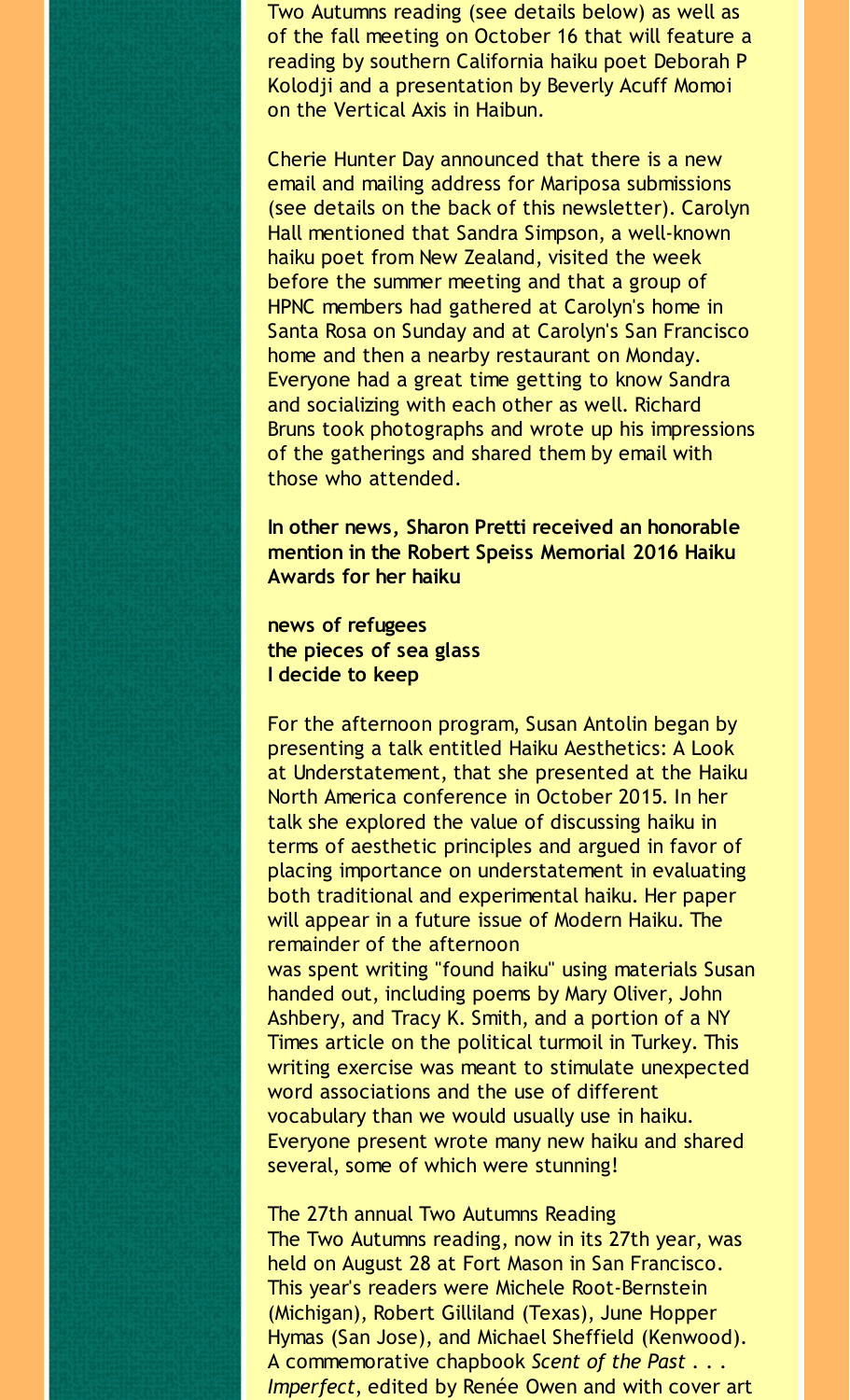by Ron Moss, was sold at the event and can still be purchased by contacting our bookseller, Joseph Robello at [jwrobello@hotmail.com](mailto:jwrobello@hotmail.com). The Two Autumns reading is HPNC's biggest event of the year, and this one was no exception to the tradition of outstanding readings, with a beautifully produced and edited chapbook, and an all-around celebratory atmosphere-made all the more so with Brian Foster playing music on the shakuhachi and a table of delicious food provided by Cheryl Pfeil von der Heyde. A memorable day!

Submitted by Susan Antolin

# **Southern California Haiku Study Group**

August was a busy month for the Southern California Haiku Study Group. We had two out-of-town visiting haiku poets, Richard Gilbert and David Lanoue.



*Richard Gilbert*

On August 10th, Richard Gilbert presented a lecture and PowerPoint presentation based upon his upcoming book, *Investigations into the Space of Mind, of Poetry of Sanctuary: Haiku, an Ethics of Freedom (An Approach to Haiku & Poetry Analysis)* at the Pasadena Central Library. After a discussion of the concepts of sanctuary and the landscape of thought, he discussed seven properties of thoughtspace, breaking them down further into 35 'qualities.' His upcoming book will illustrate each of the 35 qualities with 6 represented haiku. Unfortunately, we only had the auditorium reserved for a 90-minute presentation, so Richard was only able to show haiku for some of the various qualities in each property, but ran out of time before he could show all of them.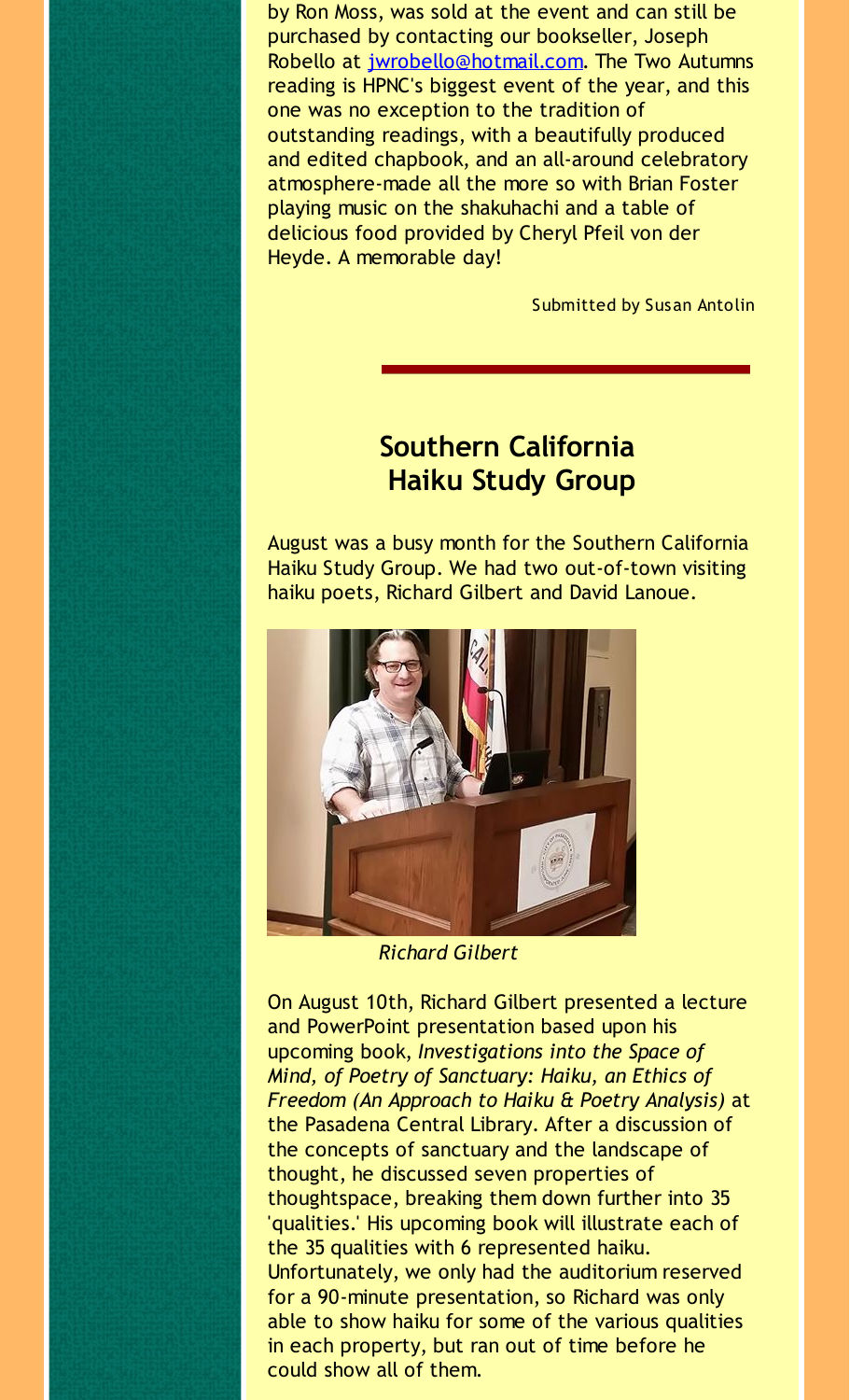

*Pasadena Central Library*

The presentation was well received, with 19 people in attendance besides Richard, including Debbie Kolodji, Greg Longenecker, Victor Ortiz, Susan Rogers, Maja Trochimczyk, Mary Torregrossa, Elsa Frausto, Ambika Talwar, James Won, Don Baird, Maria Baird, Eve Luckring, Patricia Wakimoto, and Yvette Kolodji. A group of attendees had dinner at the Yard House with Richard before the presentation, and another group went out for coffee at Urth Café afterwards. For those who could not attend this presentation, Kathabela and Rick Wilson hosted a repeat at a private poetry salon in their home on August 17th.

On August 17th, Deborah P Kolodji was a featured poet at the **Upstart Crow Reading** in San Diego, reading haiku and senryu from her new book highway of sleeping towns. Although some members of Haiku San Diego were in attendance, the bulk of the audience was comprised of mainstream poets. The reading was well received, with some audience members expressing interest in learning more about haiku. We hope that this may encourage other haiku poets to read haiku at mainstream poetry readings and open mics.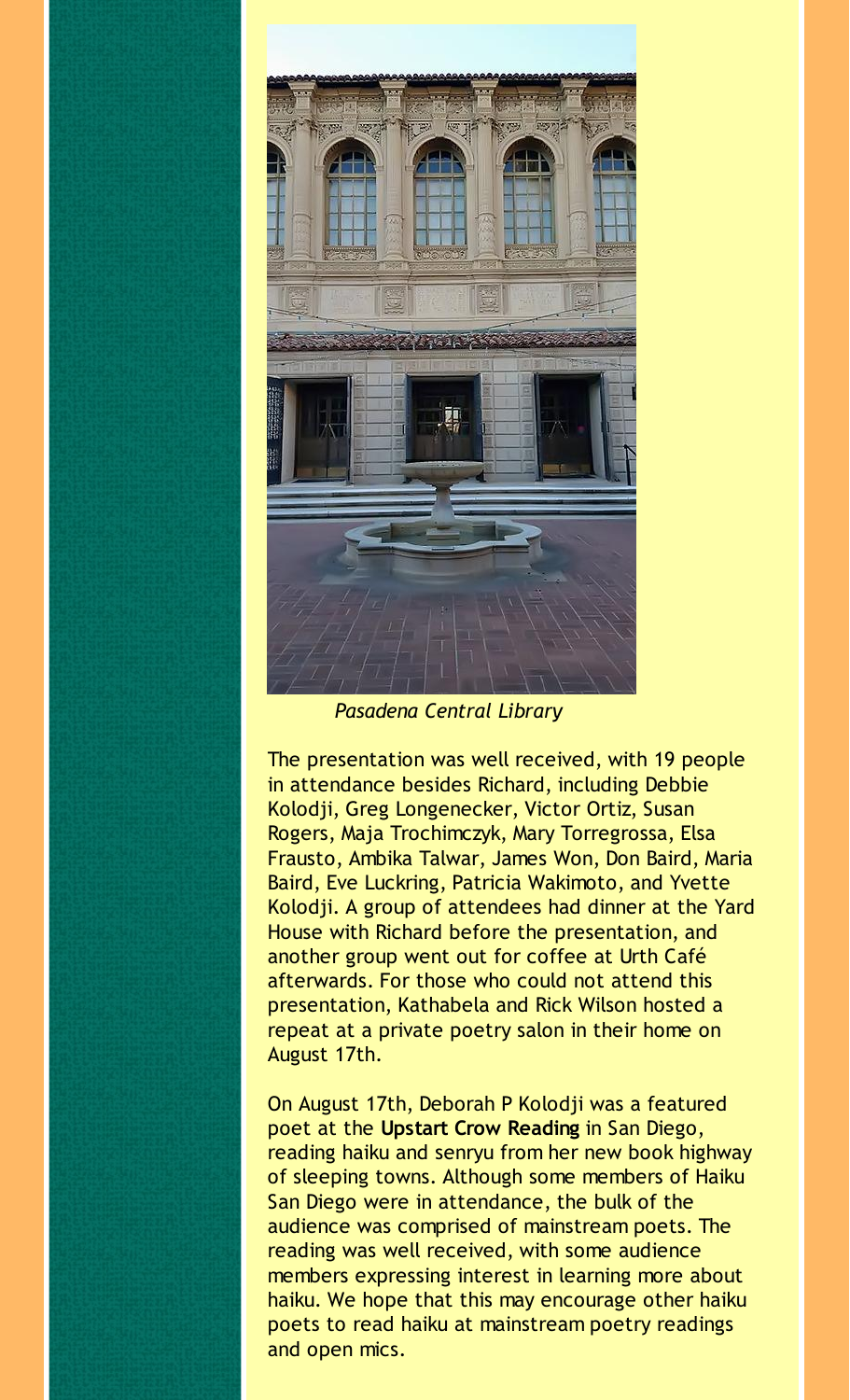On August 20th, at the SCHSG regularly scheduled meeting at the Lamanda Park Library, 140 S Altadena Drive in Pasadena, David Lanoue was the featured workshop leader, where he presented his "How to Write Like Issa" workshop, which has been presented in other geographical locations across the US. David had brought copies of his book, *Issa's Best: a translator's selection of master haiku by Kobayashi Issa,* which were placed in the center of the table so that participants could pick a haiku at random to discuss.

A sampling of Issa haiku discussed:

into the big river tossing her lice... pretty woman *(page 129)*

one man, one fly one large sitting room *(page 125)*

do you also miss your mother? cicada *(page 129)*

cherry blossom shadeno one an utter stranger *(page 79)*

After a lively discussion of the attributes of these haiku and others picked by participants, each poet was asked to write haiku based upon these attributes. The workshop was concluded after sharing the haiku we had written.

In addition to David, the workshop was attended by Debbie Kolodji, Genie Nakano, Wakako Rollinger, Greg Longenecker, Marcia Behar, Bill Hart, Victor Ortiz, Scott Galasso, Kathabela Wilson, Patricia Wakimoto, Kim Esser, Jon Yungkans, Peggy Castro, Eve Luckring, James Won, Lynn Allgood, Don Baird and Beki Reese. A few poets took David to the Huntington before the meeting, and a group of workshop attendees went out to dinner with David afterwards at Maria's Kitchen.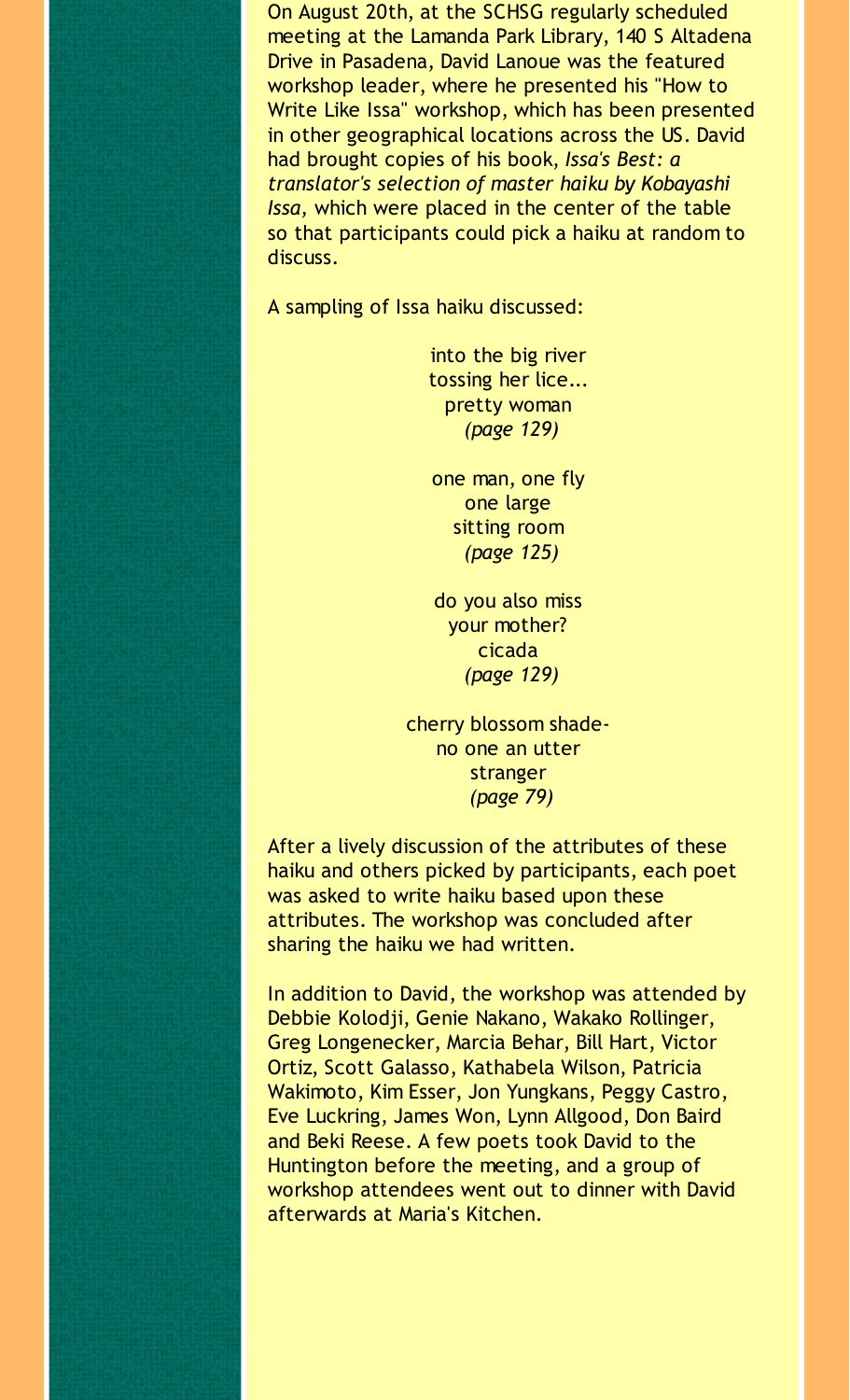

*Group dinner with David Lanoue (l. to r. around the table) Patricia Wakimoto, Genie Nakano, David Lanoue, Kimberly Esser, Greg Longenecker, Debbie Kolodji Peggy Castro, Kathabela Wilson, Rick Wilson*

The next SCHSG workshop will be held on Saturday, September 17th at 2:00 pm at the Lamanda Park Library.

#### submitted by Deborah P Kolodji

**Mid-West Julie Warther**

#### **Evergreen Haiku Study Group**



The Evergreen Haiku Study Group at the Center for Poetry, Michigan State University, will resume monthly Saturday meetings this September 10th, 2016 from 1 to 3pm, Room 301, Snyder Hall at 3652 Bogue Street in East Lansing.

Study group activities include read-arounds, aesthetic explorations, craft exercises, writing time, anonymous kukai, collaborative play and other forms of shared appreciation for the form. Over the course of the year, we plan to bring in a haiku poet or two for readings and workshops, and explore related haiku arts, such as haibun (prose/poem), haiga (picture/poem) and book-making.

Haiku poets of all persuasions are welcome, novice or seasoned, student or community member. Come to one meeting or come to all, but come--whenever you can!

For more information, contact Michele Root-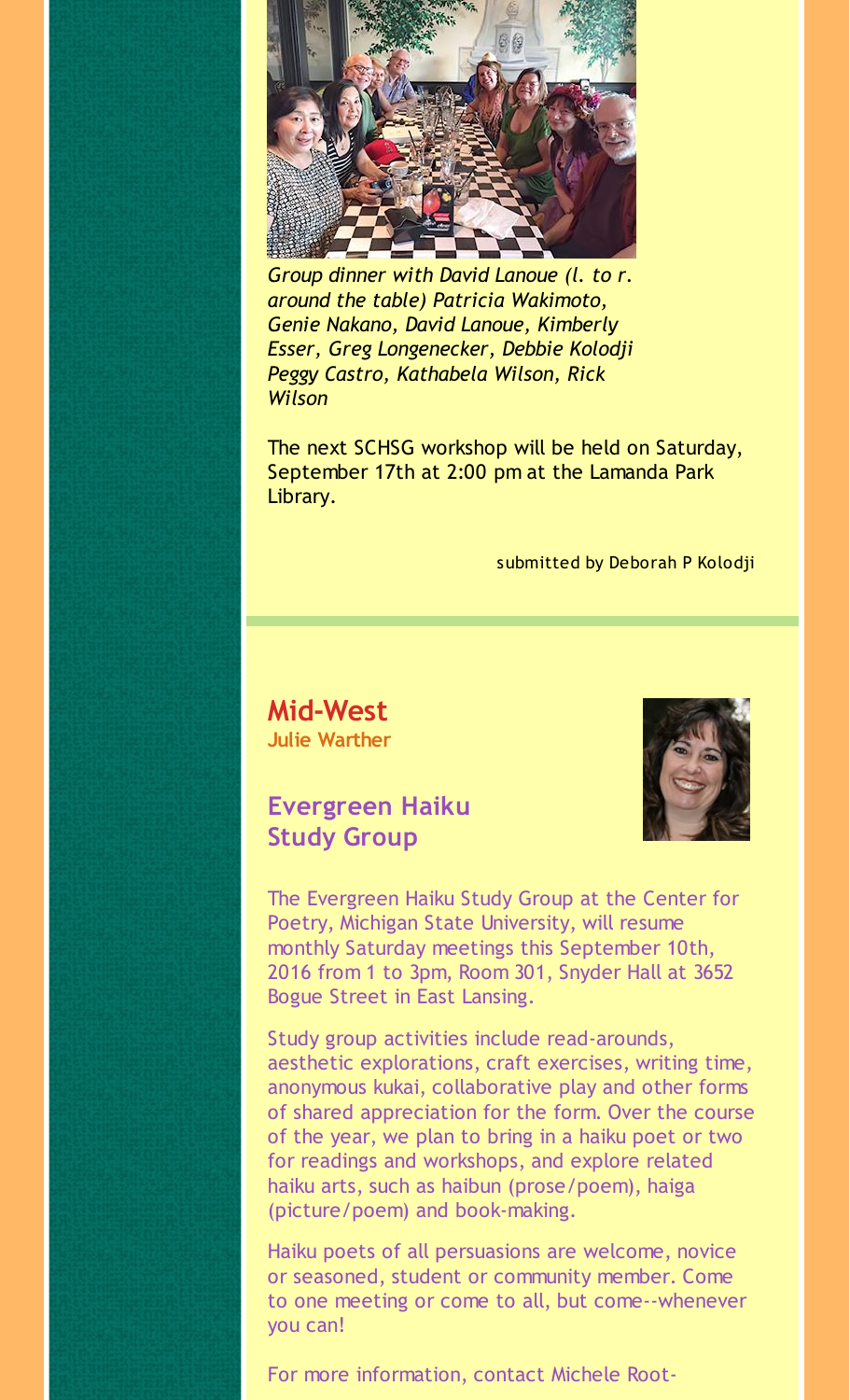Bernstein, [cuttlefishmuse@gmail.com](mailto:cuttlefishmuse@gmail.com).

submitted by Michele Root-Bernstein

#### **Ohaio-ku Study Group**

The next meeting of the Ohaio-ku Study Group will be held Saturday, September 10 from 10am - noon at the Cuyahoga Falls Public Library in Cuyahoga Falls, Ohio. [http://cuyahogafallslibrary.org](http://r20.rs6.net/tn.jsp?f=001nDE0FK3pM61_z5RKZtKwAFPTDH79Z1HlA53AyfGBACCJcmGpFcZst6C-doMzN_ZVYvvuWjZPo0O7vkHyGu6RxhYM6LbVcrq3MZ07qPJKFYVjUms6OCuaDn7DZdfVi23mexWEfTMfqPWPBCditpzIQY-bNj46hKPzUNbCw4YRVPozgsA_lv_FNbK-7HW0t9oo&c=&ch=)

The kukai theme this month is 'Harvest.' Please bring haiku to workshop and read. For more information, contact Julie Warther at [wartherjulie@gmail.com](mailto:wartherjulie@gmail.com).

#### **Northeast Metro**

**Rita Gray**

#### Northeast Metro Autumn Meeting

Saturday, September 17, 2016, 2:30-5:30 p.m. Westbeth Center for the Arts, Community Room, 155 Bank Street

The Community Room is directly to the left when you enter at 155 Bank Street.

#### **Program**

*Haiku Poet Called a Hooker* led by Hiro Sato

Hiro will discuss the fascinating life of Suzuki Shizuko, a prolific haiku poet who apparently became a hooker during the Occupation (1945-1952).

#### **Intermission**

**Program** *Light and Shadow-Film Noir Now* led by Miriam Borne

Film noir is a mood, which appears to not have ceased in the early '60s but is alive in 2016. Using film noir as her theme, Miriam will interweave a reading of her haiku with dancing, followed by a Q&A and a writing contest with prizes.

**Music** Patsy Cline: "I Fall to Pieces"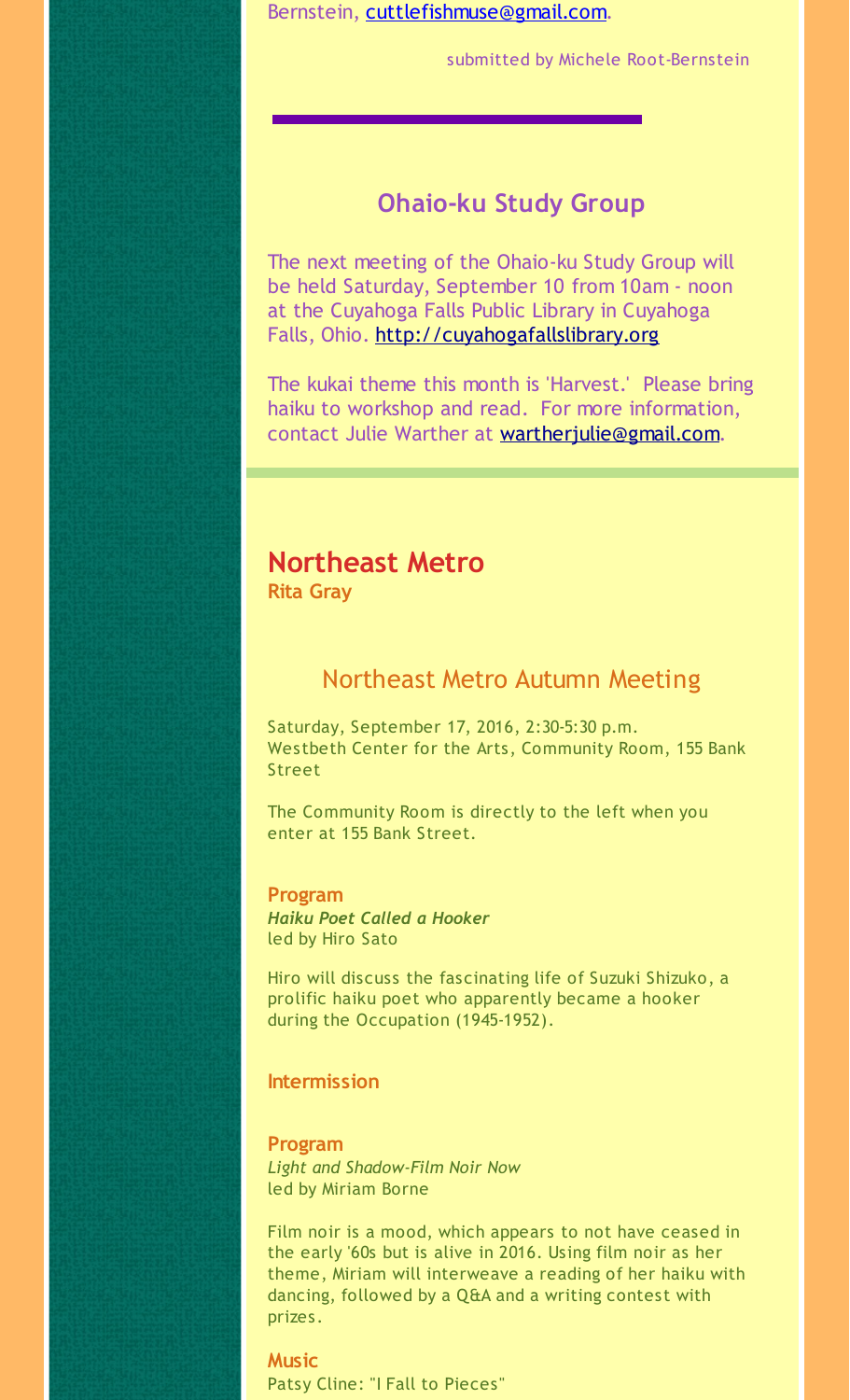Bernard Hermann: "The Madhouse" and "The Murder" Gabriel Fauré (sung by Damian Pass): "En Sourdine" (a poem by Verlaine)

Sound and lighting technical support by Amanda La Salle

For those interested, after the meeting we will go to dinner at 6:00 p.m. at The Hudson Hound, an Irish bar/restaurant located at 575 Hudson Street between West 11th Street & Bank Street.

**Try to RSVP to Rita for dinner NO LATER THAN FRIDAY, SEPTEMBER 9.**

> submitted by Rita Gray ritagray58@gmail.com

**Washington Angela Terry**

# **The 2016 Francine Porad Award for Haiku**



Haiku Northwest is pleased to announce the thirteenth annual Porad Haiku Award. The contest is named for Francine Porad, founder (in 1988) of Haiku Northwest, former president of the Haiku Society of America, and editor for eight years of *Brussels Sprout*, an international journal of haiku and art. We welcome your haiku submissions!

**Deadline:** Postmarked by September 15, 2016 (late entries may be accepted, but only at the discretion of the con test organizers).

**Prizes:** \$100 for first prize, \$50 for second prize, and \$25 for third prize. Poems will also be published on the Haiku Northwest website. Winners will be announced at Haiku Northwest's annual Seabeck Haiku Getaway, to be held October 27-30, 2016 (for information please visit [www.haikunorthwest.org](http://r20.rs6.net/tn.jsp?f=001nDE0FK3pM61_z5RKZtKwAFPTDH79Z1HlA53AyfGBACCJcmGpFcZst4H0mHoNXY27GDaWeNcRo5pKxjIh-fk2HIyrlYrRm5MkTGLaApwGI8kI5Pxu4XPk_2cYbcup9b2GFeY6T4BIy0-qKpDrXrUp2DHI8wvIsibsIKZMlcfW5pRvgo8O9rBeJg==&c=&ch=)).

**Adjudication:** Our 2016 judge is Charles Trumbull, former president of the Haiku Society of America and editor emeritus of *Modern Haiku* magazine.

**Fees:** \$1 per poem (unlimited entries), payable in cash or by check or money order in U.S. funds to "Haiku Northwest" or by PayPal (see [https://sites.google.com/site/haikunorthwest/2016](http://r20.rs6.net/tn.jsp?f=001nDE0FK3pM61_z5RKZtKwAFPTDH79Z1HlA53AyfGBACCJcmGpFcZst6C-doMzN_ZVjnEQnuAkl_iiTWw4VlRT2uCUnRrN-tdpgKK9x3FoKUfm97R1-UNSjuhyEv8bd70hveYOodw1Hp0LgOH1F7-d1LWBzZ8dguIO_j9B3q48_pHCgNcgBpNilBfpp3fWfbmD84fz4m89xAWQbouBlCitnMThhceGCn6ZCx-Xf4A3kdOfbHCEpKb45CVvHmX9090D&c=&ch=) events/2016-porad-award).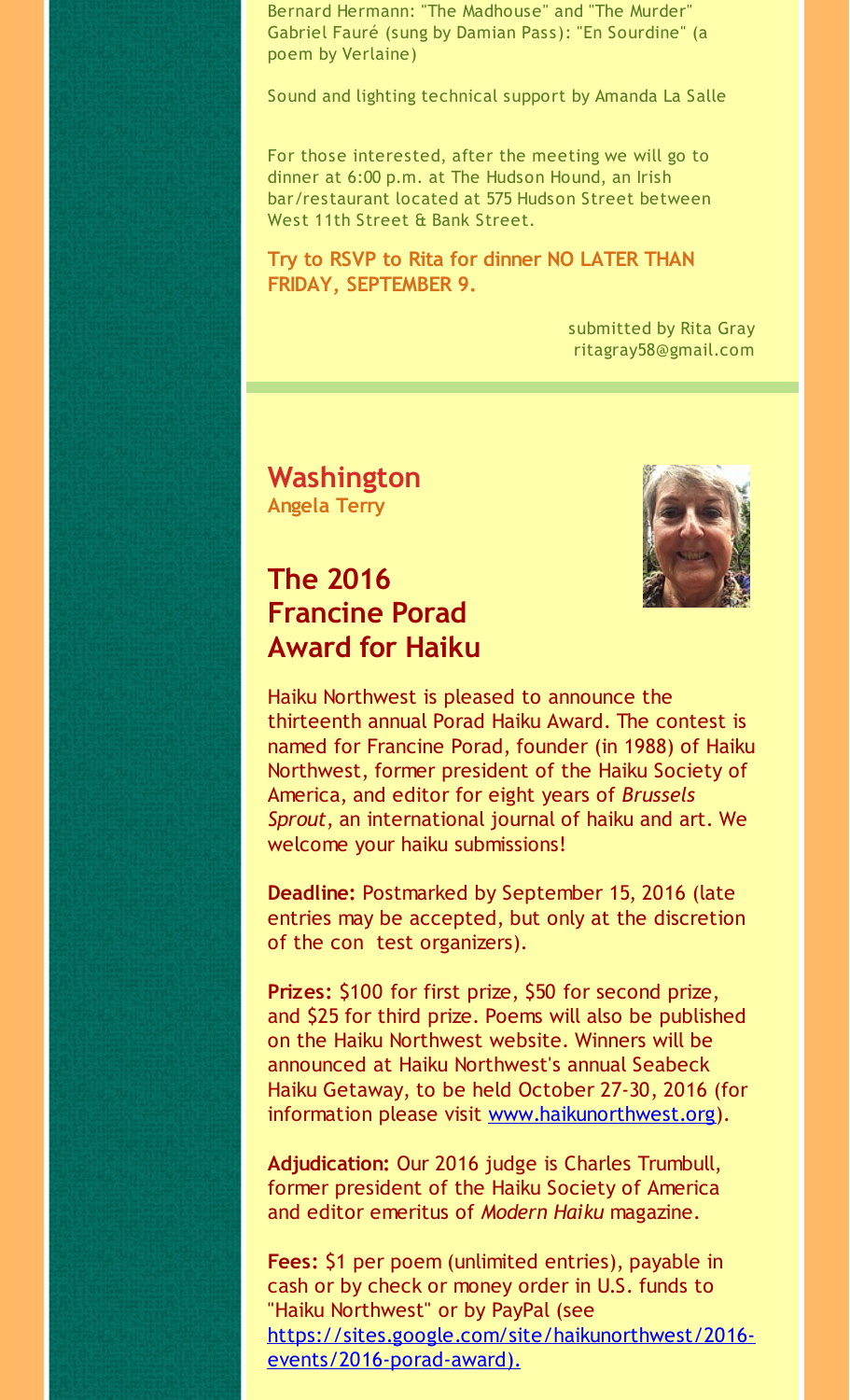**Email Submissions (and PayPal payments)**: Please see online submission and payment instructions at [https://sites.google.com/site/haikunorthwest/2016](http://r20.rs6.net/tn.jsp?f=001nDE0FK3pM61_z5RKZtKwAFPTDH79Z1HlA53AyfGBACCJcmGpFcZst5ug2Js9Sy4A2eU9UBy-oKsohJXDJWZJU4OpDrBiQESR-ApdeDvJwFevmabqBQp0NmqR0UtOfZXydb88BOklCNFJehunsXkzSFg6bpGzdZDtG4_zRrM43lAod_OuwRCPrmiW60rzUsay84tGroTixTzY9Z8MDQrs0Tem9lhMI5SnXRie17ooHui6uvzyDixfEQ==&c=&ch=) events/2016-porad-award.

**Postal Submissions:** Please submit your previously unpublished poems on 8.5x11-inch or A4 paper (multiple poems on one sheet is preferred, more than one sheet is acceptable; do not use other sizes of paper or index cards). Please submit one copy of each sheet with your name, address, and email address. There is no need to send another copy without author identification for anonymous judging because all poems submitted by postal mail will be incorporated into an electronic file and then "shuffled" for anonymous judging.

Submit your entries with payment to "Haiku Northwest," postmarked by September 15, 2016, to: Porad Haiku Award c/o Richard and Kathleen Tice 27049 118th Place SE Kent, WA 98030 USA

**Additional Information:** For more information about Haiku Northwest, or to see past Porad contest results, please visit [www.haikunorthwest.org](http://r20.rs6.net/tn.jsp?f=001nDE0FK3pM61_z5RKZtKwAFPTDH79Z1HlA53AyfGBACCJcmGpFcZst6C-doMzN_ZViYnA5C6-EUkpFAjSS2w9ks3KabxEMQno0x594L8Jc4spfMBQtGhowZPplk_DW1JL4D5HNL1k0pWWxLOAj6FyUHajg6dM1hdt8iapbzgDcP4vf48iwGPKa2-jdd2gWSwe&c=&ch=).

Questions? Email [WelchM@aol.com](mailto:WelchM@aol.com).

#### **Seabeck Haiku Getaway 2016 Haiku Northwest Retreat**

Haiku, haiku, and more haiku...and maybe a wee bit of socializing! Join the Haiku Northwest group on the weekend of October 27-30, 2016 (Thursday through Sunday), at the Seabeck Conference Center by the water on Washington State's Kitsap Peninsula. Our featured speaker will be Sonja Arntzen, former professor of Japanese literature at the University of Toronto and acclaimed translator of Japanese diaries and poetry. We also look forward to welcoming many other presenters. Only \$225 (no increase from the previous year) for a long weekend of meals, accommodations and all the haiku you can carry!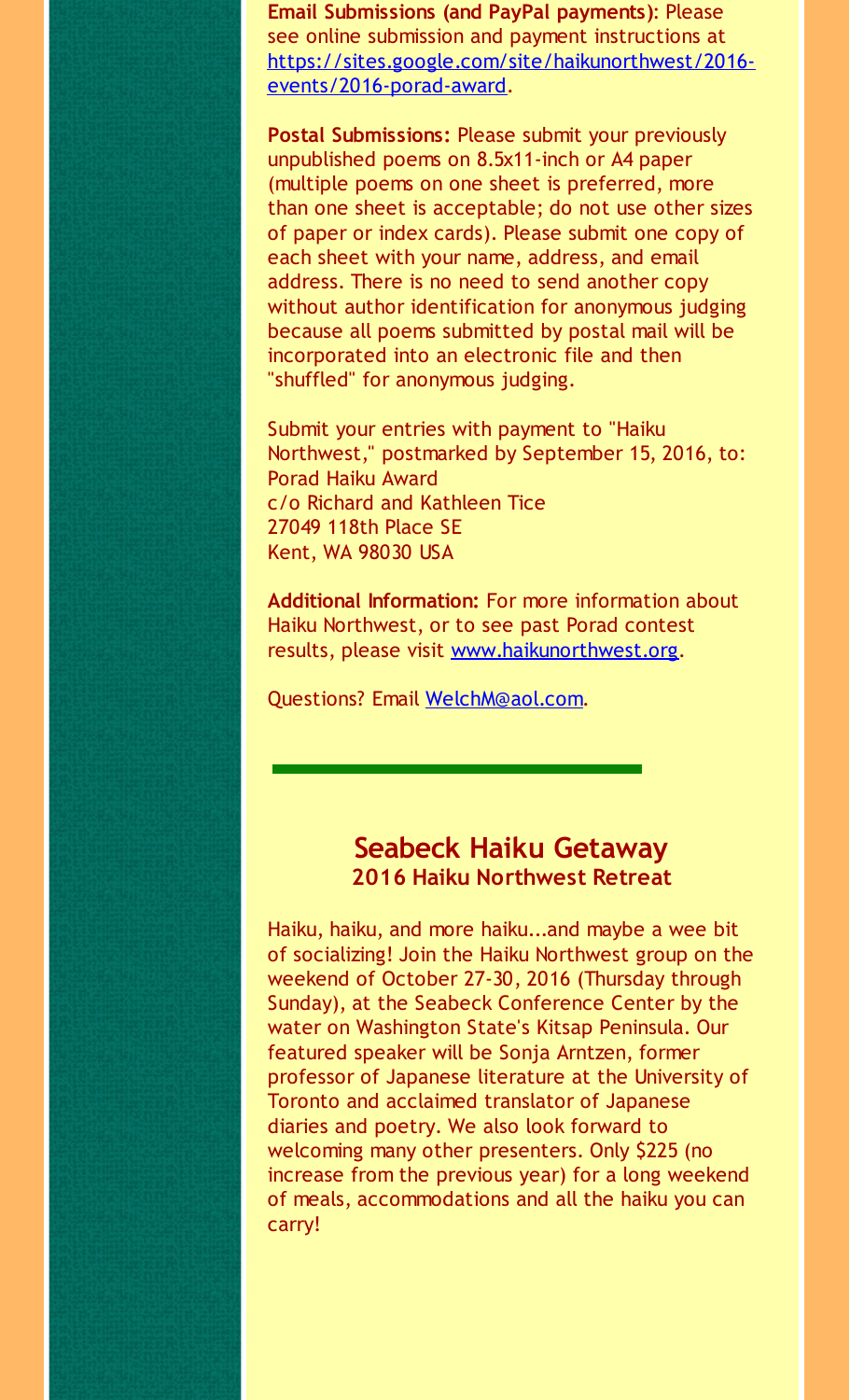

*Sunset view of the lagoon from our accommodations*

Enjoy the lagoon, waterfront, woods, mountain views, stimulating presentations and workshops, and fine haiku camaraderie.

**Early registration deadline:** Must be postmarked by September 23, 2016 (rate increases after this date; *please* also email to say you're registering, if you register after September 23).



*Recent Seabeck Haiku Getaway group*

#### **Registration Form**

Go to [www.haikunorthwest.org](http://r20.rs6.net/tn.jsp?f=001nDE0FK3pM61_z5RKZtKwAFPTDH79Z1HlA53AyfGBACCJcmGpFcZst0mPmZTQh3XxwmD2uyJqdoJmeOqYiypz76igl9GnTRx3YeH-Lhpx21Vv1IhmxZhTouSzrfHp82EIrBp42c7ZaoZSV0ycP_Envxv_2oLORCp9_a1rZt3uxuriZy3flSoLnTyUewSL14ink_FaR2rdVWo=&c=&ch=) for the 2016 retreat registration form. Numerous options are available, including day rates with no accommodations.



*Conference center dining hall*

Registration opened August 1, 2016 and closes October 21, 2016, with the discounted early registration deadline postmarked by September 23, 2016. Please note that these are postmark dates. Do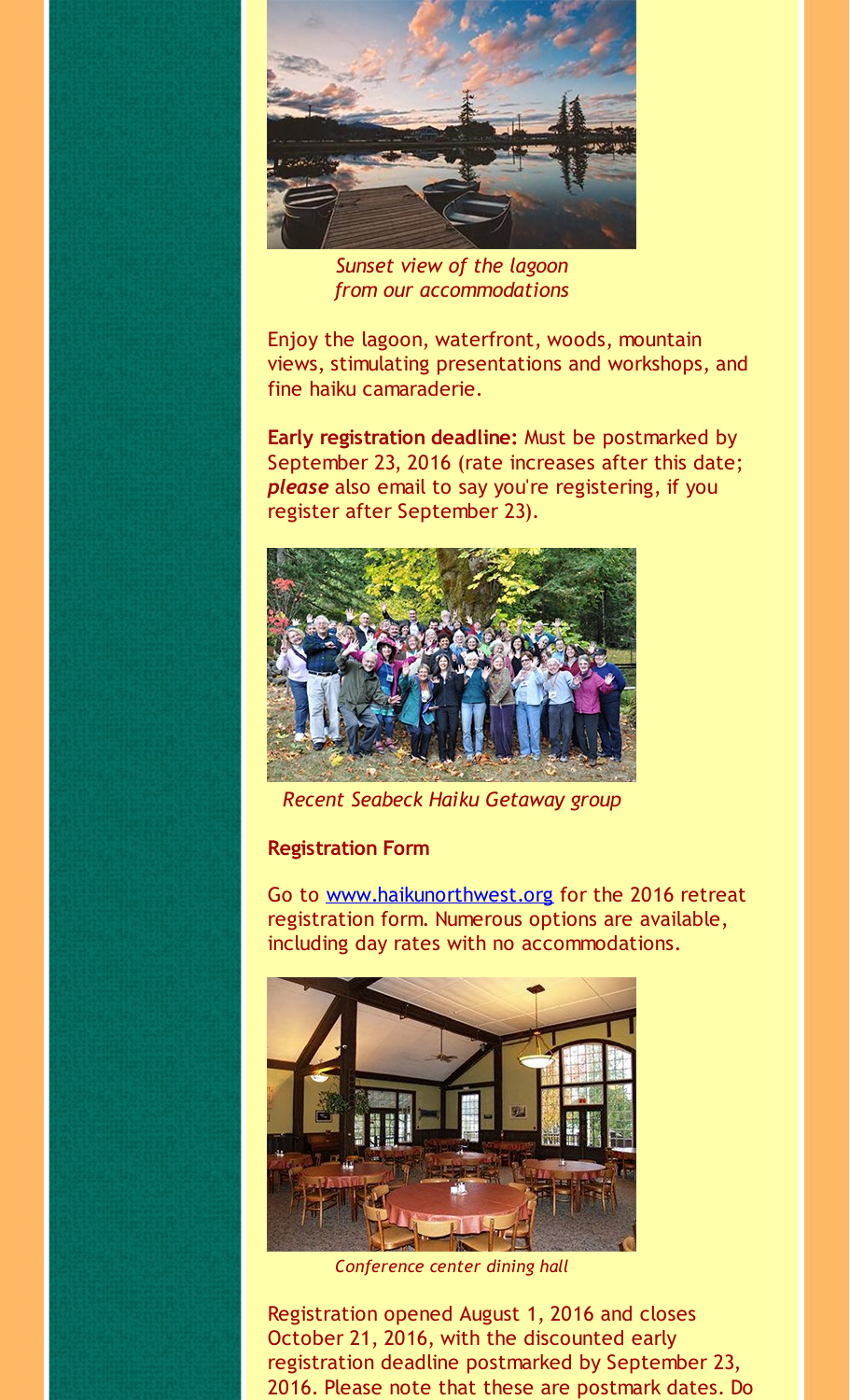not register before August 1. Registration may be possible after October 21, especially for day visitors, but please inquire first.

*See you at Seabeck!*

submitted by Angela Terry

# **Print Publications**

# **Turkey Heaven: Animal Rights Haiku**

by Robert Epstein (Author, Editor), Ed Markowski (Artwork)



#### **Product Details**

2016 Paperback:137 pages Product Dimensions: 5 x 0.3 x 8 inches Price: \$15.00 at Amazon.com, or \$12.00 including shipping directly from the author at [taylorepstein@earthlink.net](mailto:taylorepstein@earthlink.net)

#### **About the Author**

Robert Epstein, a licensed psychologist and haiku poet, lives and works in the San Francisco Bay Area. In addition to editing six haiku anthologies, he is the author of four books of haiku: *Checkout Time is Noon: Death Awareness Haiku; A*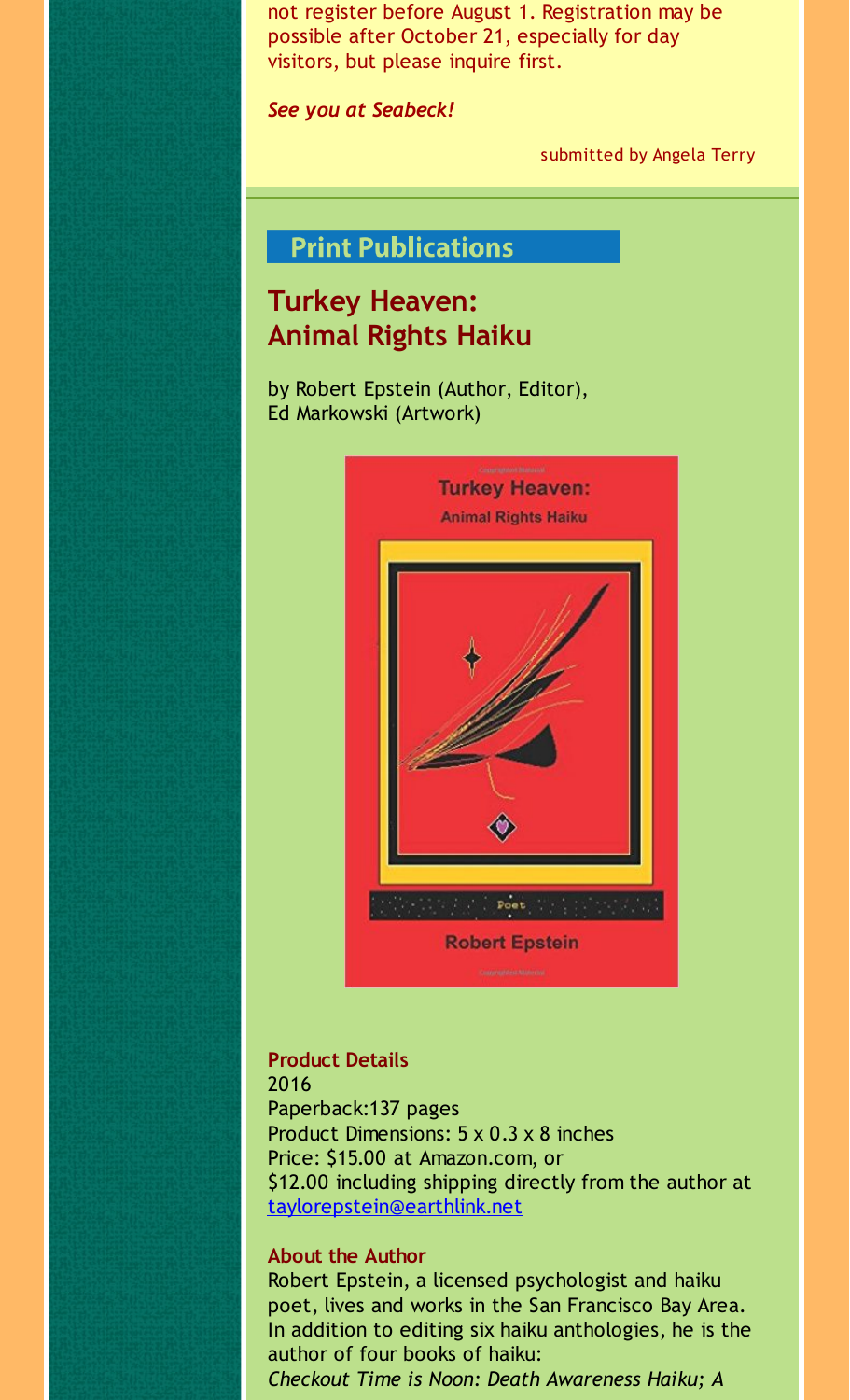*Walk Around Spring Lake; Haiku Forest Afterlife;* an*d Haiku Edge: New & Selected Poems* with Artwork by Ed Markowski.

#### **Upcoming Events**

# **Digregorio Reading at Ukrainian Institute of Modern Art**

Charlotte Digregorio will do a reading with other juried poets at the Ukrainian Institute of Modern Art on Saturday, September 17, at 4 p.m., 2320 W. Chicago Ave. in Chicago. She will be signing her book, *Haiku and Senryu: A Simple Guide for All.*

Charlotte will be given a reception for her solo exhibit of haiku at the Rolling Meadows (IL) Library on Sunday, Oct. 9, at 2 p.m., 3110 Martin Lane, Rolling Meadows. She will sign her book. Her exhibit will run from Oct. 1 through Jan. 7, 2017.

# **Of Interest**

# **Need haiku in Hebrew?**

A while back Dror Burstein, a literature professor, novelist and poet in Tel Aviv, asked if he could translate some of my haiku into Hebrew. I said yes and eventually he put together a collection in Hebrew that was recently published.

*More Windows Than Home: Selected Haiku 1976-2016* is the title in English, but most everything else is in Hebrew.

I will be interested to see how well the book does in Israel. If you would prefer my haiku in English, *Stone's Throw: Promises of Mere Words* was recently published by Pinyon.

Gary Hotham